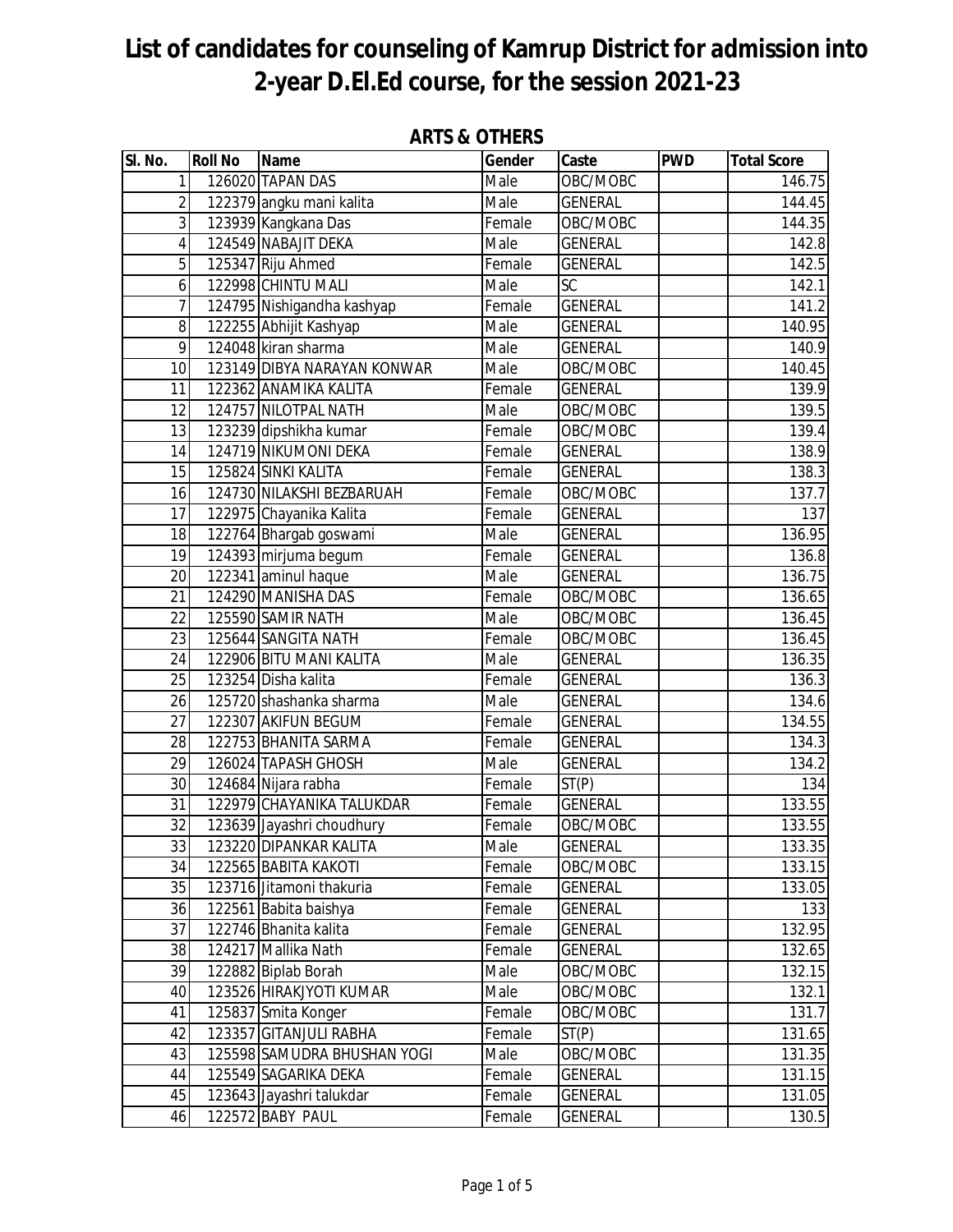| SI. No. | <b>Roll No</b> | Name                        | Gender | Caste              | <b>PWD</b> | <b>Total Score</b> |
|---------|----------------|-----------------------------|--------|--------------------|------------|--------------------|
| 47      |                | 122309 AKSHAY BORO          | Male   | $\overline{ST}(P)$ |            | 130.35             |
| 48      |                | 122881 Bipasha Saikia       | Female | <b>GENERAL</b>     |            | 130.35             |
| 49      |                | 122996 CHINTU CHOUDHURY     | Male   | OBC/MOBC           |            | 130.25             |
| 50      |                | 123587 INZAM UL HOQUE       | Male   | <b>GENERAL</b>     |            | 130.25             |
| 51      |                | 124822 NITUMONI DAS         | Male   | <b>GENERAL</b>     |            | 129.7              |
| 52      |                | 122701 BHAGABAN DAS         | Male   | OBC/MOBC           |            | 129.5              |
| 53      |                | 126026 TAPASH MEDHI         | Male   | <b>GENERAL</b>     |            | 129.25             |
| 54      |                | 124005 KARISHMA KALITA      | Female | <b>GENERAL</b>     |            | 129.05             |
| 55      |                | 126022 TAPAN KALITA         | Male   | <b>GENERAL</b>     |            | 128.55             |
| 56      |                | 123376 GIYASUDDIN AHMED     | Male   | <b>GENERAL</b>     |            | 128.35             |
| 57      |                | 123488 HIMASHRI DAS         | Female | OBC/MOBC           |            | 128                |
| 58      |                | 123306 FARUK ABDULLA        | Male   | <b>GENERAL</b>     |            | 127.75             |
| 59      |                | 124110 lalita kalita        | Female | <b>GENERAL</b>     |            | 127.7              |
| 60      |                | 125983 Susmita kumari       | Female | OBC/MOBC           |            | 127.7              |
| 61      |                | 125942 SUNAM BORAH          | Female | <b>GENERAL</b>     |            | 127.55             |
| 62      |                | 123568 ILIYAS HUSSAIN       | Male   | <b>GENERAL</b>     |            | 127.5              |
| 63      |                | 123091 DHARITRI DAS         | Female | OBC/MOBC           |            | 127.4              |
| 64      |                | 125798 SIMA DEKA            | Female | ST(P)              |            | 127.3              |
| 65      |                | 122477 APURBA DEV SARMA     | Male   | <b>GENERAL</b>     |            | 127.25             |
| 66      |                | 125246 RAJIV KALITA         | Male   | <b>GENERAL</b>     |            | 127.2              |
| 67      |                | 124039 KHANINDRA DEKA       | Male   | <b>GENERAL</b>     |            | 127.15             |
| 68      |                | 124717 NIKUMANI PATHAK      | Female | OBC/MOBC           |            | 126.75             |
| 69      |                | 124848 Pabitra das          | Male   | OBC/MOBC           |            | 126.75             |
| 70      |                | 124949 Parinita kalita      | Female | <b>GENERAL</b>     |            | 126.75             |
| 71      |                | 125595 SAMIUL ALI           | Male   | <b>GENERAL</b>     |            | 126.4              |
| 72      |                | 123664 Jesmin begum         | Female | <b>GENERAL</b>     |            | 126.25             |
| 73      |                | 125982 susmita kalita       | Female | <b>GENERAL</b>     |            | 126.25             |
| 74      |                | 126080 Trishna kalita       | Female | <b>GENERAL</b>     |            | 126.1              |
| 75      |                | 124944 pari kalita          | Female | <b>GENERAL</b>     |            | 126.05             |
| 76      |                | 123759 JULI DEKA            | Female | OBC/MOBC           |            | 125.9              |
| 77      |                | 125973 SUSHMITA MAHANTA     | Female | <b>GENERAL</b>     |            | 125.9              |
| 78      |                | 123603 jagadish das         | Male   | <b>SC</b>          |            | 125.85             |
| 79      |                | 122769 BHASKAR DAS          | Male   | OBC/MOBC           |            | 125.8              |
| 80      |                | 123956 KANIKA NATH          | Female | OBC/MOBC           |            | 125.75             |
| 81      |                | 123927 KANGKAN DAS          | Male   | OBC/MOBC           |            | 125.65             |
| 82      |                | 125607 Sangeeta barman      | Female | OBC/MOBC           |            | 125.65             |
| 83      |                | 122773 Bhaskar jyoti baruah | Male   | OBC/MOBC           |            | 125.3              |
| 84      |                | 124366 Michael Hasda        | Male   | OBC/MOBC           |            | 125.25             |
| 85      |                | 122991 Chinmoy Jyoti Borah  | Male   | OBC/MOBC           |            | 125.15             |
| 86      |                | 123967 KAPIL SARANIA        | Male   | ST(P)              |            | 124.35             |
| 87      |                | 125282 RANJAN BORO          | Male   | ST(P)              |            | 124.25             |
| 88      |                | 123258 DOLI Choudhury       | Female | OBC/MOBC           |            | 124                |
| 89      |                | 126025 TAPASH MALO          | Male   | SC                 |            | 123.8              |
| 90      |                | 125010 POOJA MAJUMDAR       | Female | <b>SC</b>          |            | 123.7              |
| 91      |                | 124484 MRIDUL DAS           | Male   | OBC/MOBC           |            | 123.3              |
| 92      |                | 122260 Abhijit tumung       | Male   | ST(H)              |            | 123.3              |
| 93      |                | 123111 DHIRAJ BAISHYA       | Male   | <b>SC</b>          |            | 123.2              |
| 94      |                | 126081 TRISHNA KUMAR        | Female | OBC/MOBC           |            | 123.1              |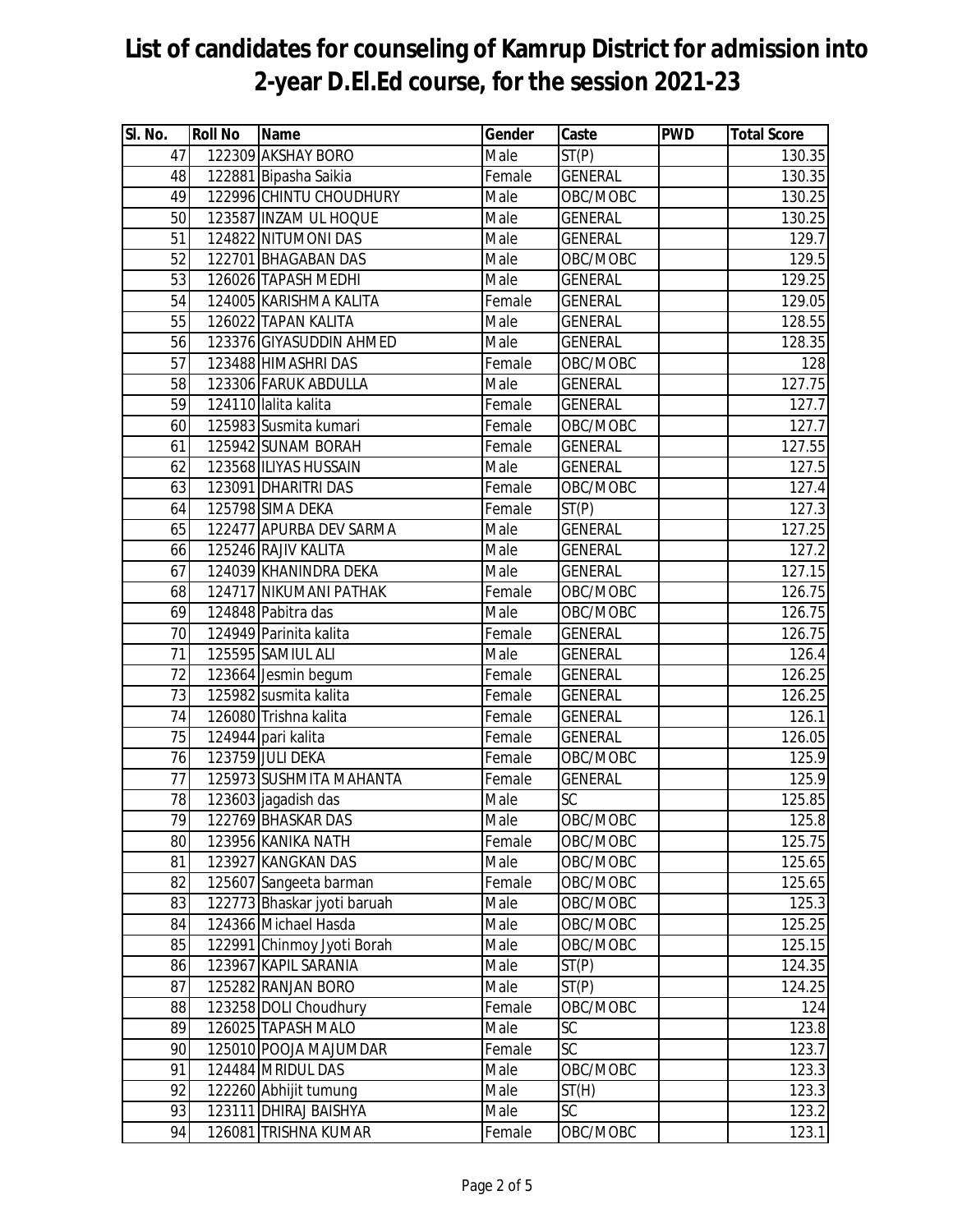| SI. No. | <b>Roll No</b> | <b>Name</b>                    | Gender                     | Caste           | <b>PWD</b> | <b>Total Score</b> |
|---------|----------------|--------------------------------|----------------------------|-----------------|------------|--------------------|
| 95      |                | 125597 samprieti tamuly        | Female                     | OBC/MOBC        |            | 122.55             |
| 96      |                | 124142 LIPIKA KAKATI           | Female                     | OBC/MOBC        |            | 122.35             |
| 97      |                | 124487 MRIDUL DAS              | Male                       | OBC/MOBC        |            | 122.25             |
| 98      |                | 125494 Rupalim Baruah          | Female                     | OBC/MOBC        |            | 121.45             |
| 99      |                | 123042 DEBASHRI NATH           | Female                     | OBC/MOBC        |            | 121.1              |
| 100     |                | 123413 Hema das                | Female                     | OBC/MOBC        |            | 121.05             |
| 101     |                | 122376 ANGANA THAKURIA         | Female                     | OBC/MOBC        |            | 120.55             |
| 102     |                | 124157 LUCKY RANI NAG          | Female                     | OBC/MOBC        |            | 120.4              |
| 103     |                | 123489 Himashri das            | Female                     | OBC/MOBC        |            | 120.35             |
| 104     |                | 123346 GITALI GOGOI            | Female                     | OBC/MOBC        |            | 120.2              |
| 105     |                | 122467 APARAJITA DEKA          | Female                     | OBC/MOBC        |            | 120.15             |
| 106     |                | 122476 APURBA DAS              | $\overline{\mathsf{Male}}$ | OBC/MOBC        |            | 120.05             |
| 107     |                | 124412 MITALI SALOI            | Female                     | OBC/MOBC        |            | 120                |
| 108     |                | 122314 alakesh deka            | Male                       | OBC/MOBC        |            | 119.95             |
| 109     |                | 122803 BHUMIKA KAIBARTA        | Female                     | $\overline{SC}$ |            | 119.8              |
| 110     |                | 123925 KANGKAN DAS             | Male                       | OBC/MOBC        |            | 119.75             |
| 111     |                | 125358 RIKUMANI DAS            | Female                     | OBC/MOBC        |            | 119.75             |
| 112     |                | 124057 KONGKANJYOTI NATH       | Male                       | OBC/MOBC        |            | 119.7              |
| 113     |                | 124341 MAYURI BORAH            | Female                     | OBC/MOBC        |            | 119.45             |
| 114     |                | 124107 LAKSHMIREKHA DAS        | Female                     | $\overline{SC}$ |            | 119.4              |
| 115     |                | 123965 kankee malakar          | Female                     | $\overline{SC}$ |            | 119.35             |
| 116     |                | 125745 SHIKHAMONI DAS          | Female                     | $\overline{SC}$ |            | 119.35             |
| 117     |                | 124790 NISHA RANI DAS          | Female                     | SC              |            | 119.3              |
| 118     |                | 124584 Namita das              | Female                     | OBC/MOBC        |            | 119.25             |
| 119     |                | 125063 PRASURJYA PORAN BHARALI | Male                       | OBC/MOBC        |            | 119.25             |
| 120     |                | 123971 KARABI DAS              | Female                     | ST(P)           |            | 118.7              |
| 121     |                | 123647 jayeeta paul            | Female                     | OBC/MOBC        |            | 118.67             |
| 122     |                | 125191 Purnima chetry          | Female                     | OBC/MOBC        |            | 118.55             |
| 123     |                | 123629 JAYANTA MAZUMDAR        | Male                       | <b>SC</b>       |            | 118.5              |
| 124     |                | 124009 KARISHMA KUMAR          | Female                     | OBC/MOBC        |            | 118.25             |
| 125     |                | 122892 BISHWAJIT RAJBANGSHI    | Male                       | OBC/MOBC        |            | 118.15             |
| 126     |                | 124059 Koustove Moni Saikia    | Male                       | OBC/MOBC        |            | 118.15             |
| 127     |                | 124582 NAMITA DAS              | Female                     | OBC/MOBC        |            | 118.15             |
| 128     |                | 124837 Nupur kumar             | Male                       | OBC/MOBC        |            | 117.8              |
| 129     |                | 123539 HIRAMONI KAKATI         | Female                     | OBC/MOBC        |            | 117.7              |
| 130     |                | 125198 Queen das               | Female                     | OBC/MOBC        |            | 117.6              |
| 131     |                | 124170 MADHURI RAHANG          | Female                     | ST(H)           |            | 117.6              |
| 132     |                | 123680 JIMANI SARANIA          | Female                     | ST(P)           |            | 117.45             |
| 133     |                | 123458 himangshu singh         | Male                       | OBC/MOBC        |            | 117.3              |
| 134     |                | 123901 kalpana rabha           | Female                     | ST(P)           |            | 117.3              |
| 135     |                | 122352 anamika das             | Female                     | OBC/MOBC        |            | 117.25             |
| 136     |                | 124568 Nabanita nath           | Female                     | OBC/MOBC        |            | 117.25             |
| 137     |                | 122901 Biswajit Deb            | Male                       | OBC/MOBC        |            | 117.2              |
| 138     |                | 125086 priya baruah            | Female                     | OBC/MOBC        |            | 117.2              |
| 139     |                | 125155 PUJA MALI               | Female                     | SC              |            | 117.15             |
| 140     |                | 125658 SANJIB BARO             | Male                       | ST(P)           |            | 116.5              |
| 141     |                | 125996 Swarupa boro            | Female                     | ST(P)           |            | 116.4              |
| 142     |                | 124099 LAIMWN BASUMATARY       | Female                     | ST(P)           |            | 115.1              |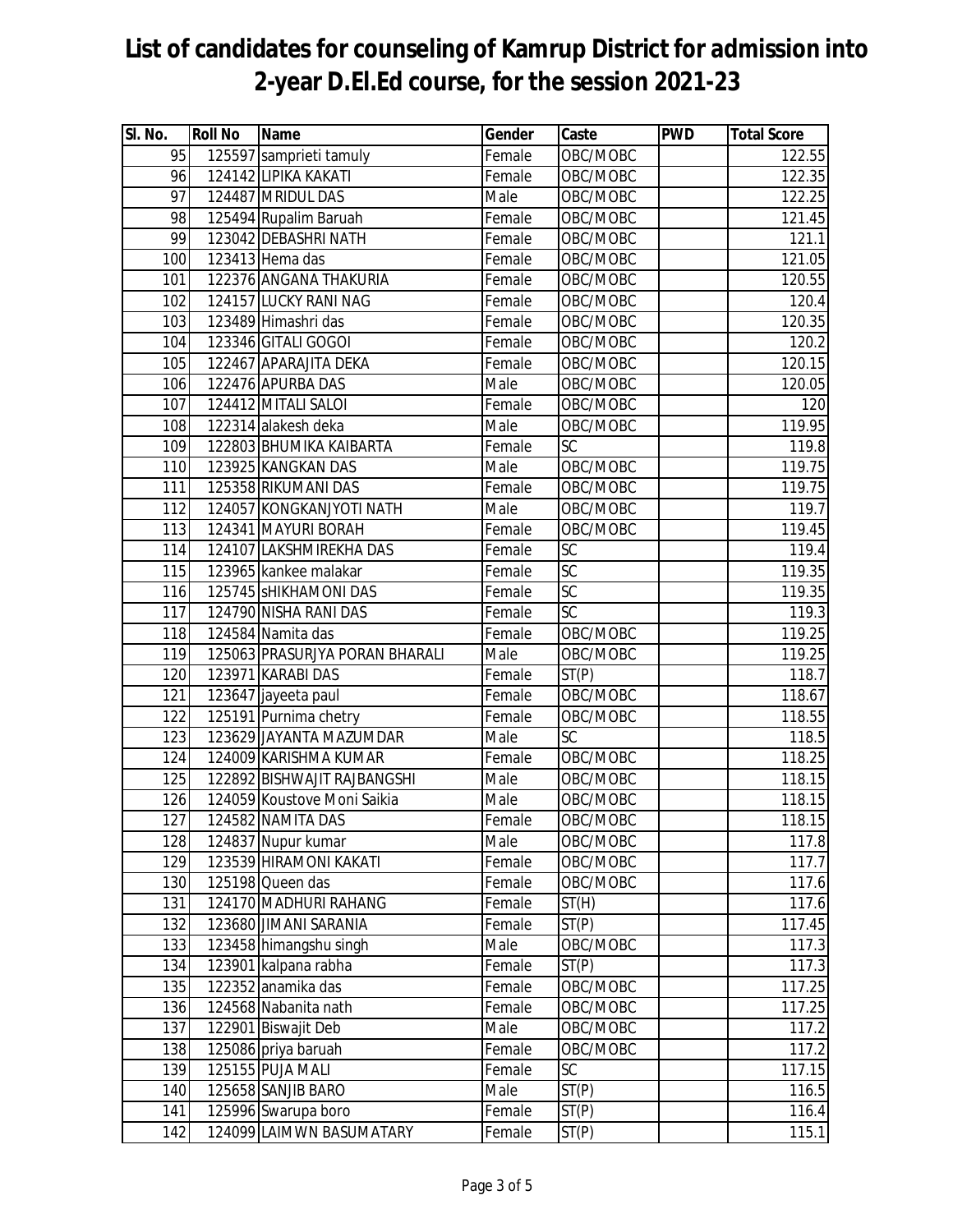| SI. No. | <b>Roll No</b> | <b>Name</b>               | Gender | Caste          | <b>PWD</b> | <b>Total Score</b> |
|---------|----------------|---------------------------|--------|----------------|------------|--------------------|
| 143     |                | 125290 RANJITA RAMDEY     | Female | ST(H)          |            | 114.7              |
| 144     |                | 123947 Kangkana sarania   | Female | ST(P)          |            | 114.4              |
| 145     |                | 125244 RAJIB PRAKASH BORO | Male   | ST(P)          |            | 114.3              |
| 146     |                | 125038 PRANATI BORO       | Female | ST(P)          |            | 114.25             |
| 147     |                | 124852 PADUM KACHARI      | Male   | ST(P)          |            | 114.15             |
| 148     |                | 124200 maini rabha        | Female | ST(P)          |            | 114.05             |
| 149     |                | 125823 SIMLA BORO         | Female | ST(P)          |            | 114                |
| 150     |                | 125302 Reejumoni boro     | Female | ST(P)          |            | 113.6              |
| 151     |                | 124974 Pinakshi Mudoi     | Female | SC             | Yes        | 111.17             |
| 152     |                | 123830 JYOTIRMOY BAISHYA  | Male   | SC.            | Yes        | 103                |
| 153     |                | 124529 Ms Seuti Teron     | Female | ST(H)          |            | 101.85             |
| 154     |                | 125491 RUPAK INGTI        | Male   | ST(H)          |            | 100.55             |
| 155     |                | 125442 ROFIQUL ISLAM      | Male   | <b>GENERAL</b> | Yes        | 97.75              |
| 156     |                | 125228 Rajani kathar      | Female | ST(H)          |            | 97.3               |
| 157     |                | 122573 BABY KATHAR        | Female | ST(H)          |            | 81.55              |
| 158     |                | 123522 HIRAKJYOTI DAS     | Male   | OBC/MOBC       | Yes        | 78.65              |

#### **SCIENCE**

| 1              | 123851 Jyoutirmoy Sarma      | Male   | <b>GENERAL</b> |     | 163.8  |
|----------------|------------------------------|--------|----------------|-----|--------|
| $\overline{2}$ | 123137 Dhruba Kalita         | Male   | <b>GENERAL</b> |     | 155.45 |
| 3              | 123370 GITU NANDAN PATHAK    | Male   | <b>GENERAL</b> |     | 154.85 |
| $\overline{4}$ | 124260 MANASH PRATIM SARMAH  | Male   | <b>GENERAL</b> |     | 152.7  |
| 5              | 123719 JITU MANI KALITA      | Male   | <b>GENERAL</b> |     | 149.75 |
| 6              | 123928 KANGKAN JYOTI KALITA  | Male   | <b>GENERAL</b> |     | 149.3  |
| 7              | 123630 JAYANTA PRATIM SARMA  | Male   | <b>GENERAL</b> |     | 148.15 |
| 8              | 123510 HIRAK JYOTI KALITA    | Male   | <b>GENERAL</b> |     | 146.25 |
| 9              | 122251 ABHIJIT DEKA          | Male   | <b>GENERAL</b> |     | 144.85 |
| 10             | 122971 CHAYANIKA DEVI        | Female | <b>GENERAL</b> |     | 144.85 |
| 11             | 124963 parul deka            | Female | <b>GENERAL</b> |     | 144.45 |
| 12             | 125428 Rituparna Borah       | Female | OBC/MOBC       |     | 144.35 |
| 13             | 123706 JINTU UZIR            | Male   | ST(P)          |     | 144.2  |
| 14             | 125271 RAKIBUL HUSSAIN       | Male   | <b>GENERAL</b> |     | 144.2  |
| 15             | 123033 DEBAJIT SARMAH        | Male   | <b>GENERAL</b> |     | 143.65 |
| 16             | 122268 Abinash sarma         | Male   | <b>GENERAL</b> | Yes | 143.6  |
| 17             | 123914 KAMAL TALUKDAR        | Male   | OBC/MOBC       |     | 143.05 |
| 18             | 123961 kankan jyoti sarma    | Male   | <b>GENERAL</b> |     | 143.05 |
| 19             | 123565 IFTIKAR AHMED         | Male   | <b>GENERAL</b> |     | 142.1  |
| 20             | 124108 Lakshyajit bhuyan     | Male   | <b>GENERAL</b> |     | 140.95 |
| 21             | 122631 BARASHA KALITA        | Female | <b>GENERAL</b> |     | 140.9  |
| 22             | 123028 DEBAJIT KALITA        | Male   | <b>GENERAL</b> |     | 140.8  |
| 23             | 125584 SAMARJIT SAIKIA       | Male   | <b>GENERAL</b> |     | 140.75 |
| 24             | 122483 Arabinda Talukdar     | Male   | OBC/MOBC       |     | 140.6  |
| 25             | 123717 JITEN DAS             | Male   | OBC/MOBC       |     | 140.2  |
| 26             | 123623 JAVED AKHTAR CHODHURY | Male   | <b>GENERAL</b> |     | 138.5  |
| 27             | 122585 BANASHREE DUTTA       | Female | <b>GENERAL</b> |     | 138.1  |
| 28             | 123113 DHIRAJ DAS            | Male   | OBC/MOBC       |     | 137.95 |
| 29             | 125027 PRANAB PATHAK         | Male   | OBC/MOBC       |     | 137.85 |